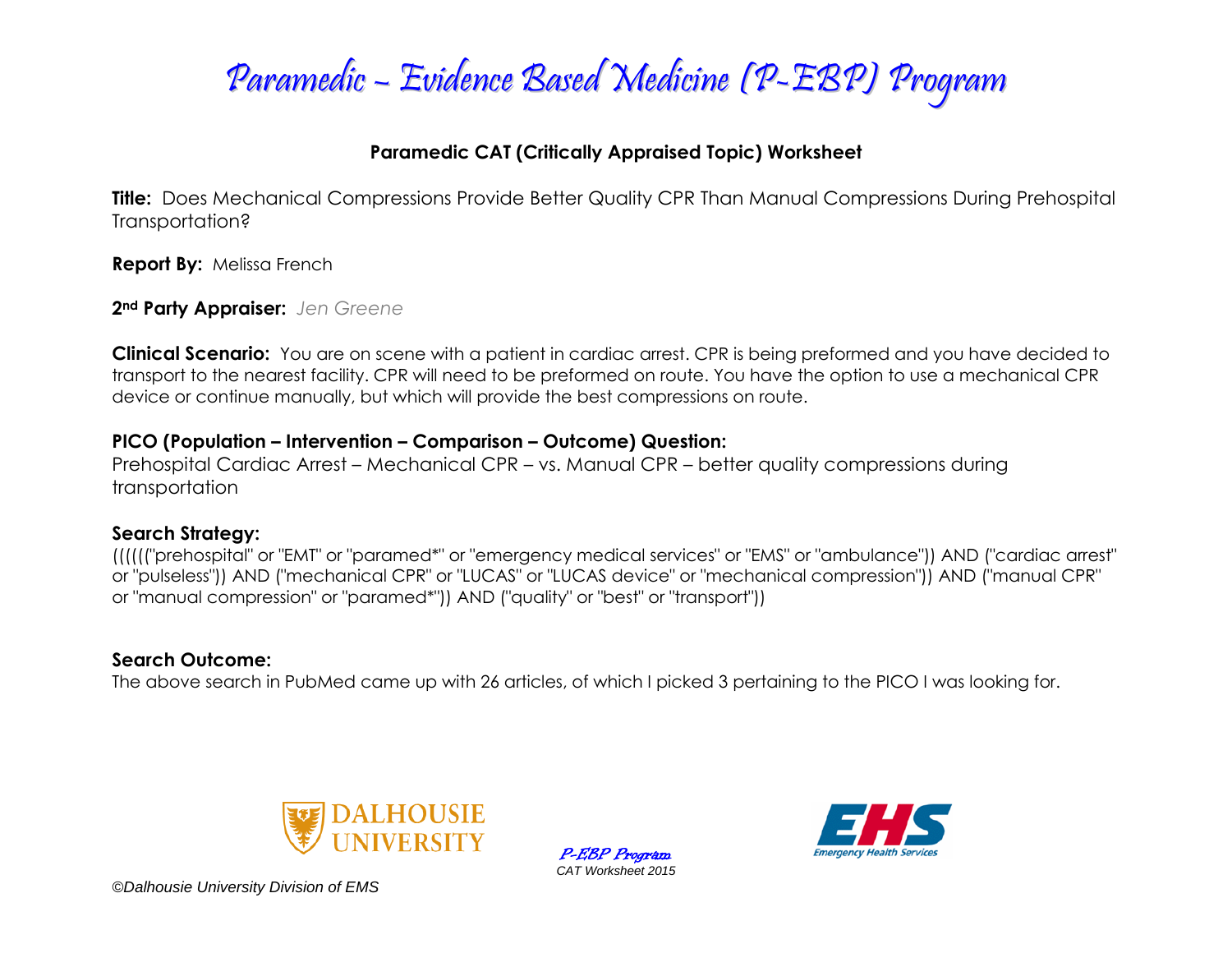| <b>Relevant Papers:</b> |                                                                                                                                                                                                               |                                                                                                                                                                                                            |                                                                                                                                                                                             |                                                                                                                                                                                                                                                                                                                                                                                                                                                                                                                                                                                                                                                                                                                                                           |                                                                                                                                                                                                                                                                                                                                                                                                                                                                                                                                                                                                             |
|-------------------------|---------------------------------------------------------------------------------------------------------------------------------------------------------------------------------------------------------------|------------------------------------------------------------------------------------------------------------------------------------------------------------------------------------------------------------|---------------------------------------------------------------------------------------------------------------------------------------------------------------------------------------------|-----------------------------------------------------------------------------------------------------------------------------------------------------------------------------------------------------------------------------------------------------------------------------------------------------------------------------------------------------------------------------------------------------------------------------------------------------------------------------------------------------------------------------------------------------------------------------------------------------------------------------------------------------------------------------------------------------------------------------------------------------------|-------------------------------------------------------------------------------------------------------------------------------------------------------------------------------------------------------------------------------------------------------------------------------------------------------------------------------------------------------------------------------------------------------------------------------------------------------------------------------------------------------------------------------------------------------------------------------------------------------------|
| AUTHOR, DATE            | POPULATION:<br>SAMPLE<br><b>CHARACTERISTICS</b>                                                                                                                                                               | <b>DESIGN (LOE)</b>                                                                                                                                                                                        | <b>OUTCOMES</b>                                                                                                                                                                             | <b>RESULTS</b>                                                                                                                                                                                                                                                                                                                                                                                                                                                                                                                                                                                                                                                                                                                                            | STRENGTHS/WEAKNESSES                                                                                                                                                                                                                                                                                                                                                                                                                                                                                                                                                                                        |
| Ong et. al., 2012       | This article was a<br>study of numerous<br>articles that looked<br>at mechanical and<br>manual CPR. 4 of<br>their studies looked<br>at the quality. These<br>were done on both<br>manikin and on<br>patients. | It was a<br>retrospective study<br>that looked back<br>on other studies<br>that were<br>completed.<br>This would be<br>considered a level<br>2 study, as they look<br>at both manikin<br>and human trials. | They were looking<br>for the outcome of<br>mechanical CPR vs<br>manual CPR in the<br>prehospital setting<br>for improved<br>outcomes. They<br>looked at quality<br>and clinical<br>outcome. | 2 of the studies looked at<br>manikins. Both found<br>mechanical CPR preforms<br>better quality during<br>transport. Study 1 found<br>correct compressions<br>were preformed 97% of<br>the time by mechanical,<br>while only 37% in manual<br>compressions. The<br>mechanical compressions<br>were consistent, while the<br>manual varied in different<br>vehicles and road<br>conditions. The second<br>study found that the<br>mechanical CPR device<br>provided better depth<br>and frequency than<br>manual CPR, and that<br>manual varied during<br>transportation.<br>The next 2 studies looked<br>at it performance on<br>humans. The first found<br>that hands off time was<br>decreased with<br>mechanical CPR being<br>preformed and that chest | Strengths: Took 10 studies in<br>total that fit their criteria,<br>used human and manikin<br>trials<br>Weaknesses: Some of the<br>studies used a small sample<br>size, no data provided from<br>each study in their results.<br>This study used numerous<br>other studies to come to<br>their conclusion. Without<br>the data being shown in<br>the article, and both good<br>and bad outcomes said to<br>be found in the studies<br>used, I would not fully trust<br>the source without being<br>able to see how the other<br>studies were preformed<br>and factors that may have<br>affected the outcome. |



P-EBP Program *CAT Worksheet 2015*

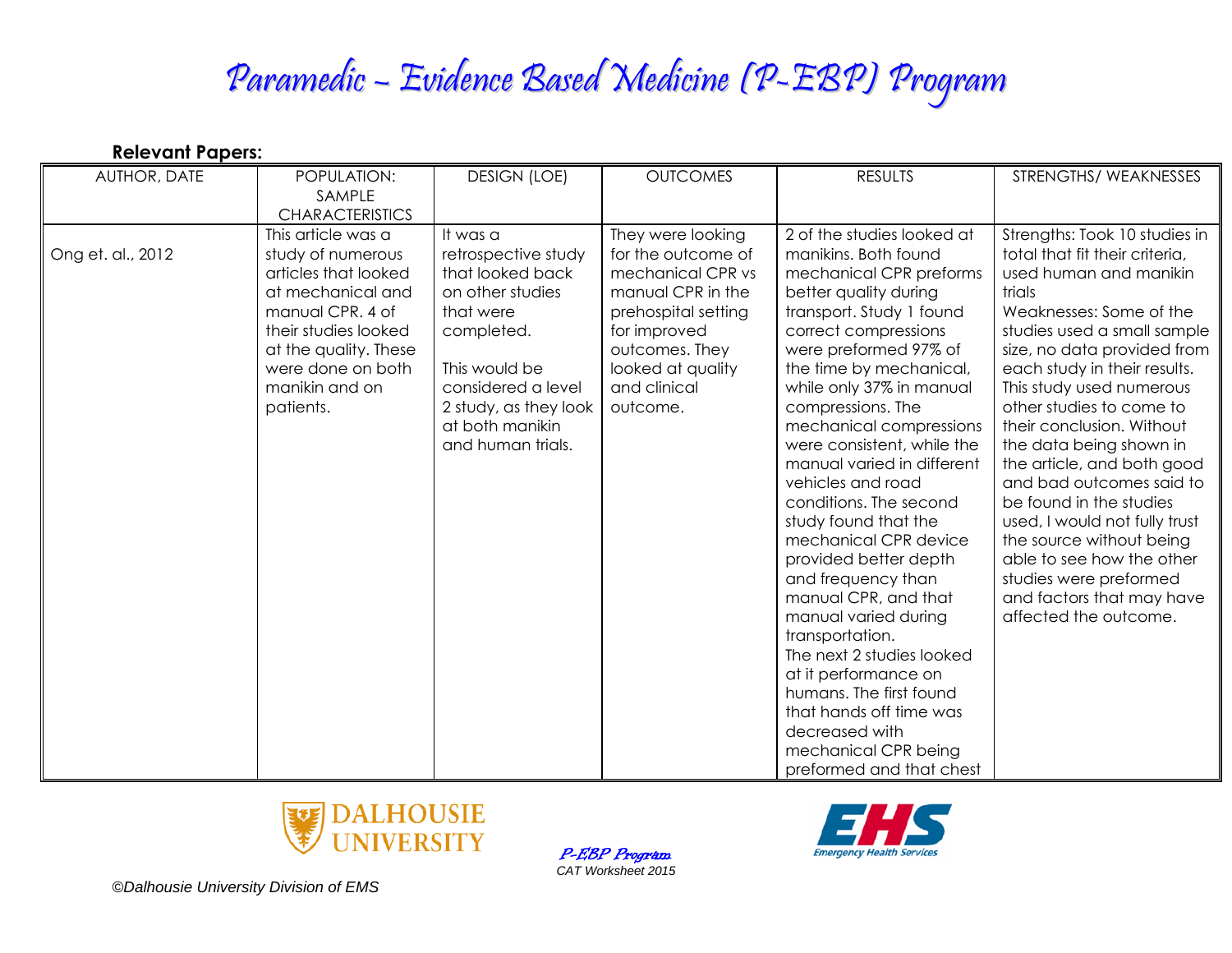|                      |                                                                                         |                                                                                                                                                                         |                                                                                                                            | compression rate was<br>closer to the guidelines on<br>a consistent basis than<br>manual. The second study<br>found that average chest<br>compression rate was<br>lower in the mechanical<br>$(p < 0.05)$ although less<br>variability in the rate than<br>manual.                                                                                                                                                                                                                                                                |                                                                                                                                                                                                                                                                                                                                                                                                                                                                                                                                                                                                                                          |
|----------------------|-----------------------------------------------------------------------------------------|-------------------------------------------------------------------------------------------------------------------------------------------------------------------------|----------------------------------------------------------------------------------------------------------------------------|-----------------------------------------------------------------------------------------------------------------------------------------------------------------------------------------------------------------------------------------------------------------------------------------------------------------------------------------------------------------------------------------------------------------------------------------------------------------------------------------------------------------------------------|------------------------------------------------------------------------------------------------------------------------------------------------------------------------------------------------------------------------------------------------------------------------------------------------------------------------------------------------------------------------------------------------------------------------------------------------------------------------------------------------------------------------------------------------------------------------------------------------------------------------------------------|
| J. Fox et. al., 2013 | They looked at 1<br>simulation manikin,<br>CPR preformed by 4<br><b>EMTs and 2 ERPs</b> | It was a<br>prospective study<br>that used 2 control<br>groups - manual vs<br>mechanical - in a<br>moving ambulance<br>with 6 rounds each<br>It was a level 3<br>study. | They were looking<br>for the difference<br>between the two for<br>correct hand<br>position, depth, rate,<br>hands off time | Hands off time: Manual -<br>0-7 seconds Mechanical<br>$-0$ seconds<br>Compression rate: Manual<br>$-$ averaged 103/min (93-<br>112 ranges) Mechanical-<br>100/min<br>Depth: Manual - 49.7mm<br>(46.1-53.3mm ranges) 67%<br>correct depth (>5cm) 22%<br>moderate depth (4-5cm)<br>10% soft (<4cm)<br>Mechanical - 43.2mm<br>(42.7-43.6mm ranges)<br>99.96% correct depth, 2<br>compressions were too<br>shallow, none too deep.<br>Hand placement: Manual<br>-97.3% average correct<br>placement Mechanical-<br>no slippage noted. | Strengths: all compressors<br>were of the same athletic<br>ability, they did not know<br>the route travelled, ages<br>ranged from 27-54, same<br>route driven each time with<br>same driver<br>Weaknesses: not a real<br>person compressed -used a<br>manikin, small sample size -<br>6 rounds for each method,<br>braking/acceleration may<br>be different each time,<br>LUCAS was set at old<br>guidelines of compressing<br>at 4-5cm depth.<br>They did take out all<br>aspects that may cause<br>delay or hands-off time,<br>examples: drug<br>administration, set up time,<br>defibrillation, pulse checks<br>etc., which is both a |



P-EBP Program *CAT Worksheet 2015*

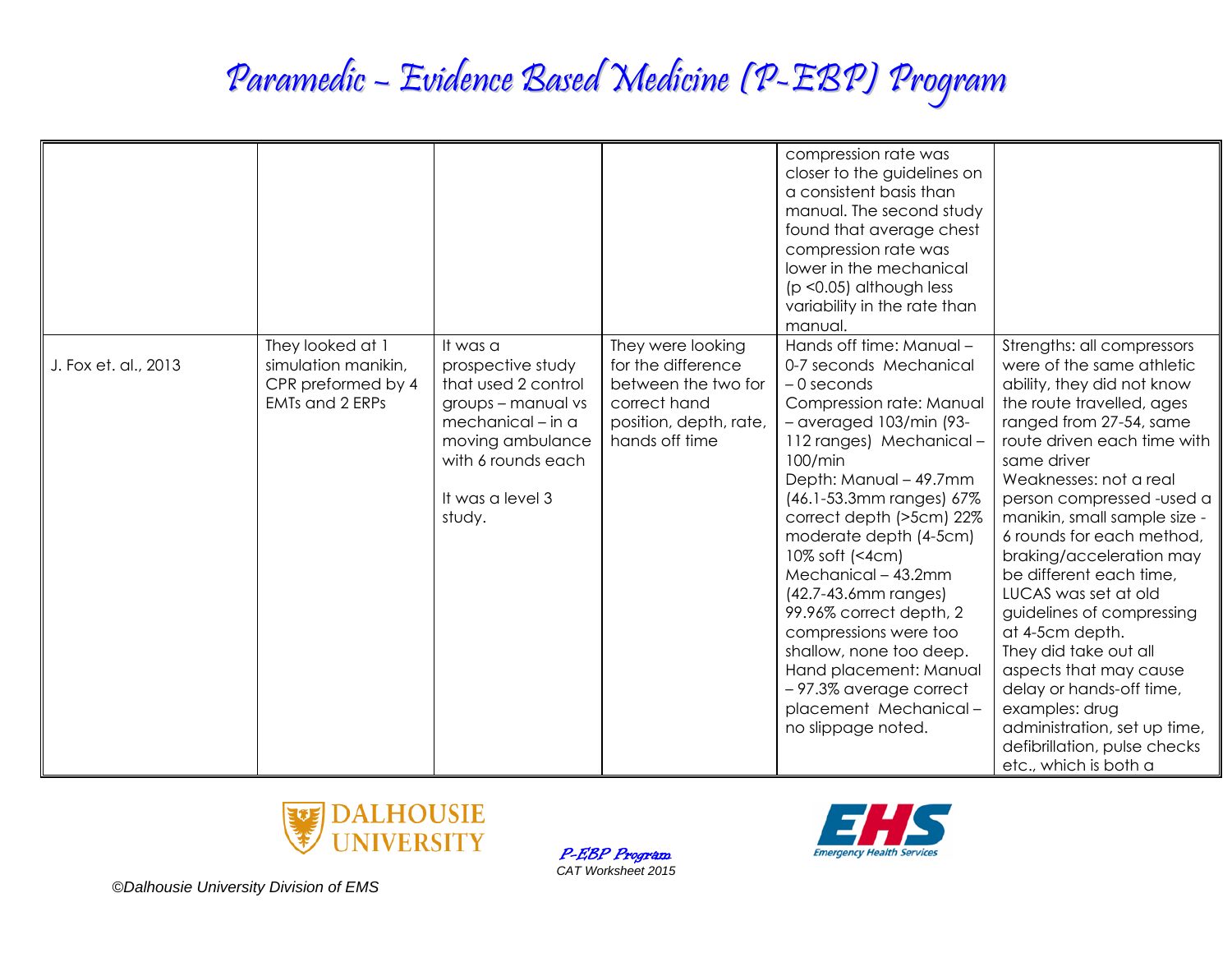|                          |                                                                                                                                                                                                                                                                   |                                                                                                                                                                                                              |                                                                                                                                          |                                                                                                                                                                                                                                                                                                                                                                                                                                                                                    | positive and negative in<br>that it just looks at the<br>compressions, but does not<br>give a consideration real<br>life use.<br>I would trust this study in<br>that it looks just at the<br>compression factor, but the<br>sample size is small which<br>may make the data biased<br>towards the LUCAS device.                                                                                                                                                                                                                                                                                   |
|--------------------------|-------------------------------------------------------------------------------------------------------------------------------------------------------------------------------------------------------------------------------------------------------------------|--------------------------------------------------------------------------------------------------------------------------------------------------------------------------------------------------------------|------------------------------------------------------------------------------------------------------------------------------------------|------------------------------------------------------------------------------------------------------------------------------------------------------------------------------------------------------------------------------------------------------------------------------------------------------------------------------------------------------------------------------------------------------------------------------------------------------------------------------------|---------------------------------------------------------------------------------------------------------------------------------------------------------------------------------------------------------------------------------------------------------------------------------------------------------------------------------------------------------------------------------------------------------------------------------------------------------------------------------------------------------------------------------------------------------------------------------------------------|
| H. Gassler et. al., 2012 | They looked at only 1<br>resuscitation manikin<br>in a total of 40 series<br>of CPR. 3 different<br>mechanical CPR<br>devices were used, 1<br>manual group. Each<br>did 10 series. The<br>manual group<br>consisted of 20<br>paramedics spilt into<br>teams of 2. | It was a<br>prospective study<br>that used 4 control<br>groups, 3<br>mechanical and 1<br>manual group, in a<br>moving<br>ambulance.<br>It was a level 3<br>study as a manikin<br>was used as the<br>subject. | This study was<br>looking for the<br>frequency, depth<br>and consistency of<br>the compressions<br>performed in the<br>moving ambulance. | They took the averages<br>for each data point they<br>measured.<br>Manual compression<br>frequency: 117.2/min<br>Manual compression<br>depth: 43.7mm<br>Manual fraction of<br>compressions 5-6cm<br>deep: 18.4%<br>Manual wrong pressure<br>point: 5.2%<br>LUCAS frequency: 100/min<br>LUCAS depth: 37.7mm<br>LUCAS fraction: 0<br>LUCAS pressure point: 0<br>AutoPulse frequency:<br>80/min<br>AutoPulse depth: 38.5mm<br>AutoPulse fraction: 0<br>AutoPulse pressure point:<br>0 | Strengths: 3 different types<br>of mechanical CPR devices<br>used, same route driven for<br>the course, different<br>manual CPR providers for<br>each manual test,<br>paramedics used in the<br>manual CPR testing.<br>Weaknesses: Small sample<br>size of each test group, the<br>mechanical devices were<br>not programmed to the<br>current guidelines<br>depth/rate,<br>braking/acceleration was<br>adjusted in the manual<br>group to be less forceful for<br>safety.<br>This study also took out all<br>other aspects that would<br>affect hands off time which<br>is both a positive and a |



P-EBP Program *CAT Worksheet 2015*

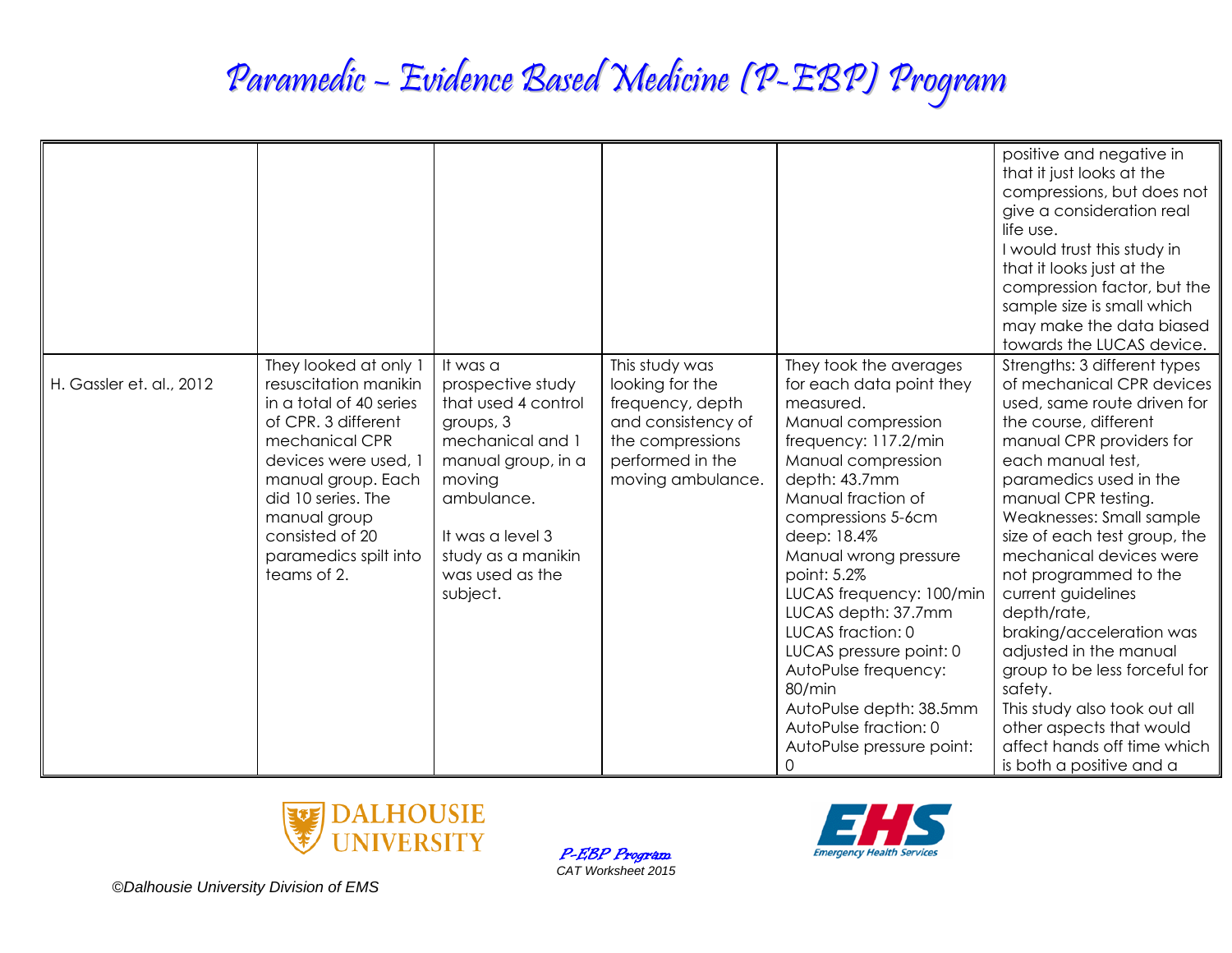| AnimaxMono frequency:<br>$115.1/m$ in<br>AnimaxMono depth:<br>51.2mm<br>AnimaxMono fraction:<br>51.9%<br>AnimaxMono pressure | negative as stated above.<br>Taking the device settings<br>into account, I would trust<br>this article as it gives a look<br>at the different types of<br>mechanical CPR devices<br>and how they preform |
|------------------------------------------------------------------------------------------------------------------------------|----------------------------------------------------------------------------------------------------------------------------------------------------------------------------------------------------------|
| point: 1.5%                                                                                                                  | compared to manual CPR<br>during transportation.                                                                                                                                                         |

**Comments:** In one of the articles I found, the study that was preformed on humans showed worse for compressions with mechanical CPR. The study did have a small sample group, making it not fully reliable. Without further information on this a conclusion can not be made about which preforms better in a human.

**Consider:** Given the information presented in the articles, the information about which would provide a betterquality compression during transportation on a manikin would be the mechanical device. These studies also did not consider the other procedures that take place during a cardiac arrest call that take time, ex. drug administration, pulse checks, respirations etc., and how they affect the compressions. With the human studies showing inconclusive results in the one article that had both manikin and human trials, without further research and studies on humans proving the same to be true as manikin, it would not be reasonable to change practice to accommodate these devices until proven to work and improve the outcomes.

**Clinical Bottom Line:** Based off these studies, mechanical CPR during transport has been shown to provide better quality compressions vs. manual compressions. Without further human studies, it can not be concluded to be of better quality in human cardiac arrest transports.



P-EBP Program *CAT Worksheet 2015*